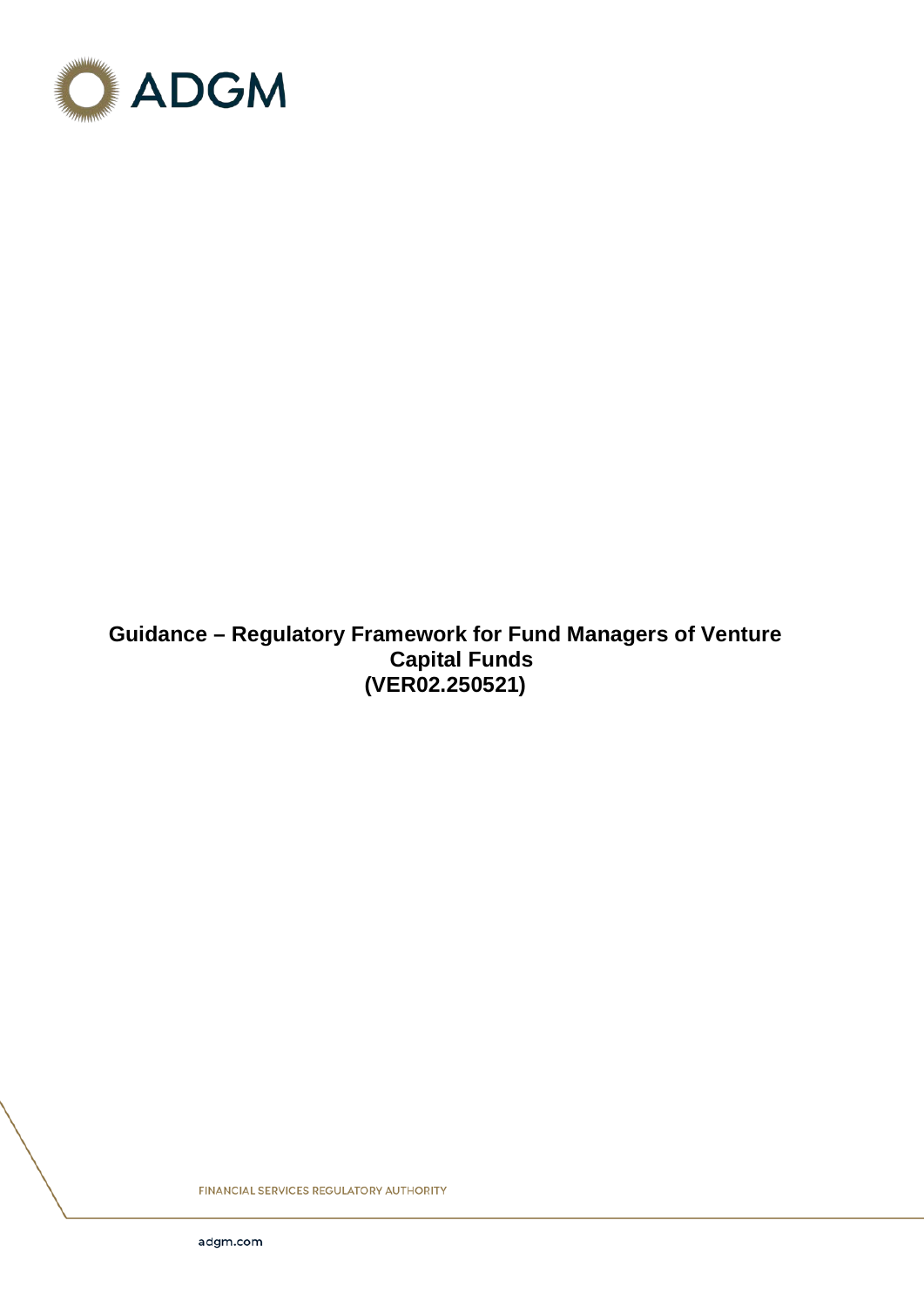

# **TABLE OF CONTENTS**

| APPENDIX A: SUMMARY OF REQUIREMENTS FOR CONTROLLED FUNCTIONS ("KEY |  |
|--------------------------------------------------------------------|--|

**FINANCIAL SERVICES REGULATORY AUTHORITY**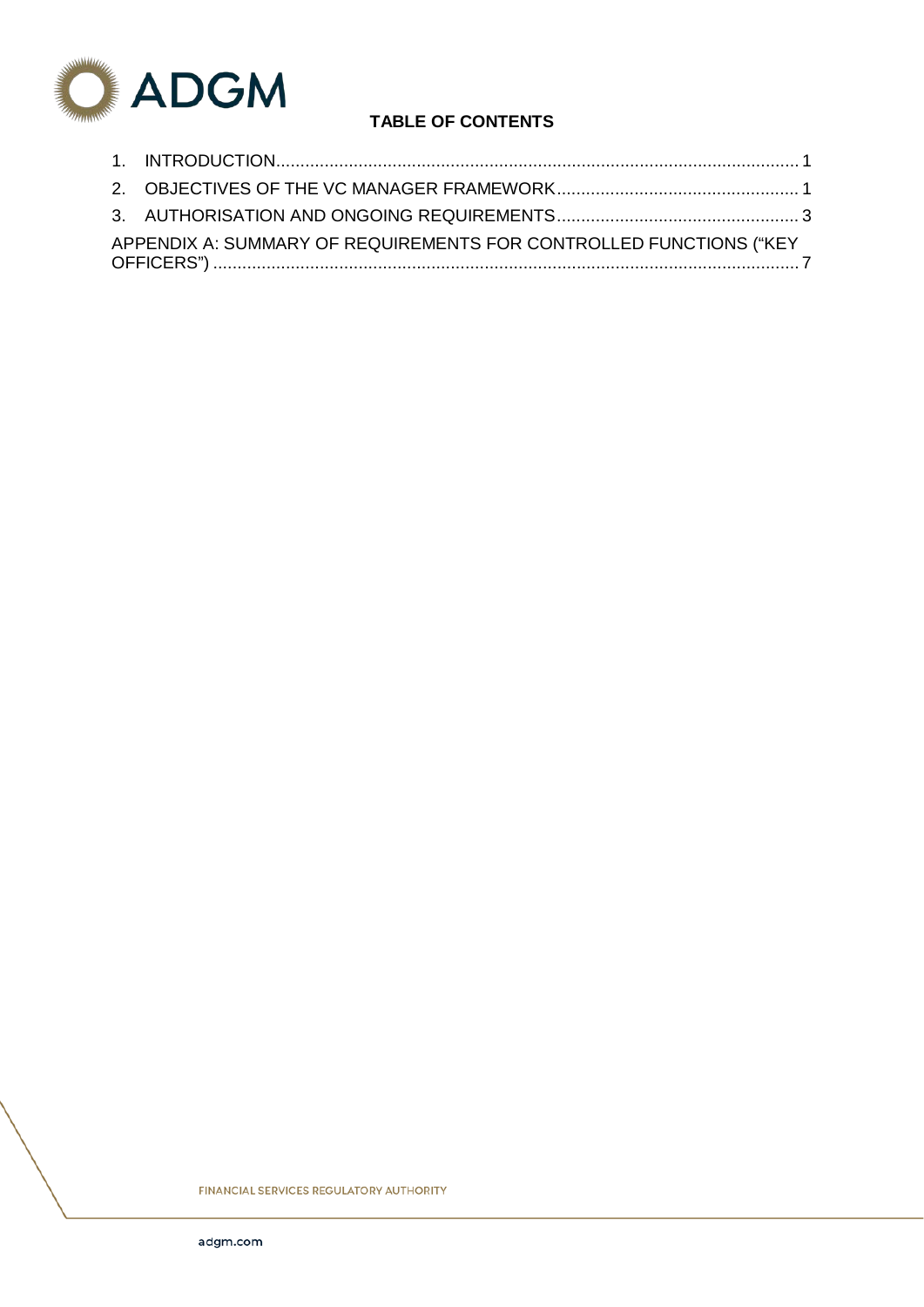

### <span id="page-2-0"></span>**1. INTRODUCTION**

- 1.1 This Guidance is issued under section 15(2) of the Financial Services and Markets Regulations 2015 ("**FSMR**"). It should be read in conjunction with FSMR, the relevant Rulebooks of the Financial Services Regulatory Authority ("**the Regulator**") and the Guidance & Policies Manual of the Regulator.
- 1.2 The Guidance is relevant to an applicant for a Financial Services Permission ("**FSP**") to carry on the Regulated Activity of Managing a Collective Investment Fund, as defined in FSRA Fund Rules ("**FUNDS**"), where the Fund Manager operates a Venture Capital ("**VC**") Fund. This Guidance applies only to Fund Managers of VC Funds ("**VC Managers**"), not to their management of other types of funds other than VC Funds or additional Regulated Activities that are not related to co-investments by third parties in VC Funds.
- 1.3 The Guidance sets out the Regulator's approach to an application for an FSP to operate under the framework outlined here for VC Managers (the "VC Manager Framework"), in addition to the existing requirements in relation to the Threshold Conditions as set out in the FSMR and the General Rulebook.
- 1.4 In particular, this Guidance includes the eligibility and authorisation criteria that applicants must satisfy to be authorised as VC Managers, the ongoing regulatory requirements, and the types of restrictions that the Regulator may impose on a VC Manager's activities.
- 1.5 This Guidance is not an exhaustive source of the Regulator's policy on the exercise of its statutory powers and discretions. In discharging its regulatory mandate, the Regulator may impose other, specific conditions to address any additional risks posed by the proposed activities of the VC Manager.
- 1.6 The Regulator is not bound by the requirements set out in this Guidance and may modify this Guidance at its discretion where appropriate.
- 1.7 Unless otherwise defined or the context otherwise requires, the terms contained in this Guidance have the same meanings as defined in FSMR and the Glossary ("**GLO**"). Other FSRA Rulebooks referred to in this Guidance are the General Rulebook ("**GEN**") and the Prudential – Investment, Insurance Intermediation and Banking Rules ("**PRU**").

#### <span id="page-2-1"></span>**2. OBJECTIVES OF THE VC MANAGER FRAMEWORK**

- 2.1 VC Funds are investment funds that seek private equity stakes in start-ups or young, small or medium enterprises (whether companies or partnerships, collectively "**Early Stage entities**") which typically offer products that are innovative and possess strong growth potential, such as those at the cutting-edge of technology.
- 2.2 VC Managers typically raise funds for a VC Fund from sophisticated and financially well-resourced investors, and invest those funds into Early Stage entities.
- 2.3 VC Funds can play an important role in Abu Dhabi and the wider UAE in nurturing start-up ecosystems by providing funding and mentorship to Early Stage entities seeking to launch and grow their businesses. As such, there are economic and other benefits for a tailored regulatory regime to anchor the activities of VC Managers in Abu Dhabi.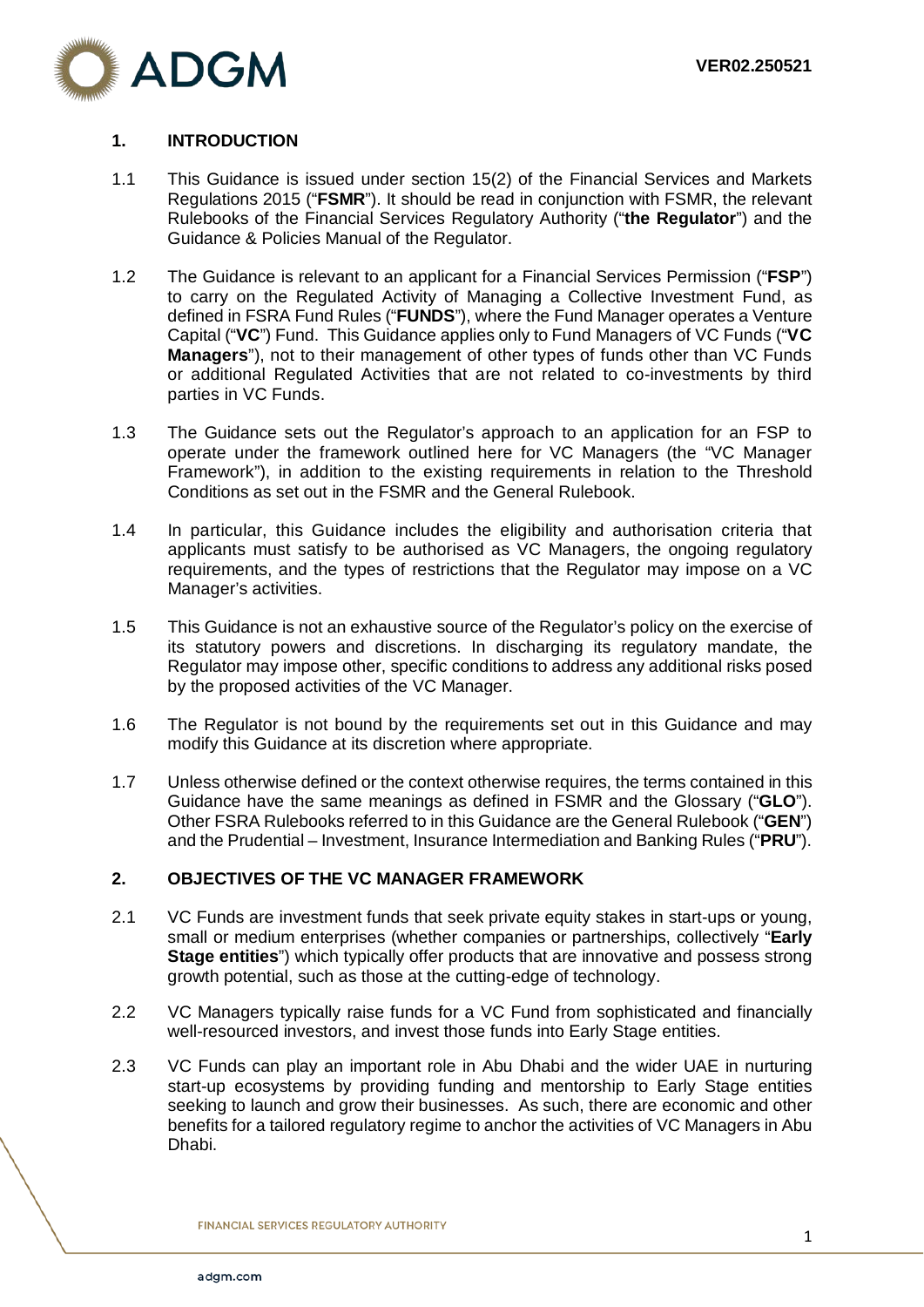

- 2.4 VC Funds exhibit the following characteristics that result in them presenting a different structure and risk profile compared to non-VC Funds.
	- (a) Risk profile. VC Funds typically invest in small, minority equity positions in small ventures that are not traded on public markets. They typically utilize little or no leverage when acquiring their investments, which tend to be far smaller than investments made by private equity funds. VC Funds are also closedended, and do not in practice permit investors to make ongoing subscriptions or redemptions at their discretion once the funds have completed the subscription period<sup>[1](#page-3-0)</sup>, thereby reducing liquidity risk. As such, VC Managers and the VC Funds they manage generally pose lower systemic and contagion risks, and should therefore give rise to fewer market impact concerns in the event of their failure.
	- (b) Clients. As investments in VC Funds are risky in nature, investors in VC Funds are Professional Clients which possess higher levels of financial sophistication and financial resources. VC Fund investors anticipate that many of the Early Stage entities the VC Fund invests in will fail: however, they also expect that at least a few investments will generate significant returns and make the entire fund profitable overall. In addition, VC Managers typically invest their own financial resources in the VC Fund alongside their investors, as they earn money primarily from their own investments rather than management / advisory fees. This common exposure to the risks of each investment by the VC Fund ensures that a VC Manager has its interests aligned with those of its investors<sup>2</sup>. Therefore, VC Managers should generally present fewer concerns in relation to investor protection and conduct risks arising from any potential for conflicts of interest.
	- (c) Regulatory Capital. Unlike traditional Fund Managers, the capital of VC Managers is largely invested in Early Stage entities. As a VC Manager does not necessarily operate on steady streams of revenue earned from management / advisory fees, the ongoing financial health of the VC Manager is very much dependent on the valuation of its illiquid investments which can only be realized on divestment. Consequently, it may not be meaningful to impose the standard capital requirements on a VC Manager, as long as it has the ability to meet its liabilities as they fall due. In addition, given that most successful VC Managers are serial entrepreneurs who have accumulated their financial resources through successful exits, the track record and experience of the principal(s) in a VC Manager is equally important in assessing the ongoing viability of that VC Manager than is the case for traditional fund managers.

<span id="page-3-0"></span> $1$  VC Funds often have a limited term of seven to ten years, with the first three to five years being the investment period during which the fund seeks and invests in a number of Early Stage entities. The remaining years of the fund's life are the divestment period, where the VC Manager will direct the fund to attempt to realize or exit all investments before the fund is finally liquidated and any resulting profits distributed to investors.

<span id="page-3-1"></span> $2$  Commonly, the VC Manager will work closely with Early Stage entities to support their development work, and may provide marketing and research resources and/or take seats on the board of directors.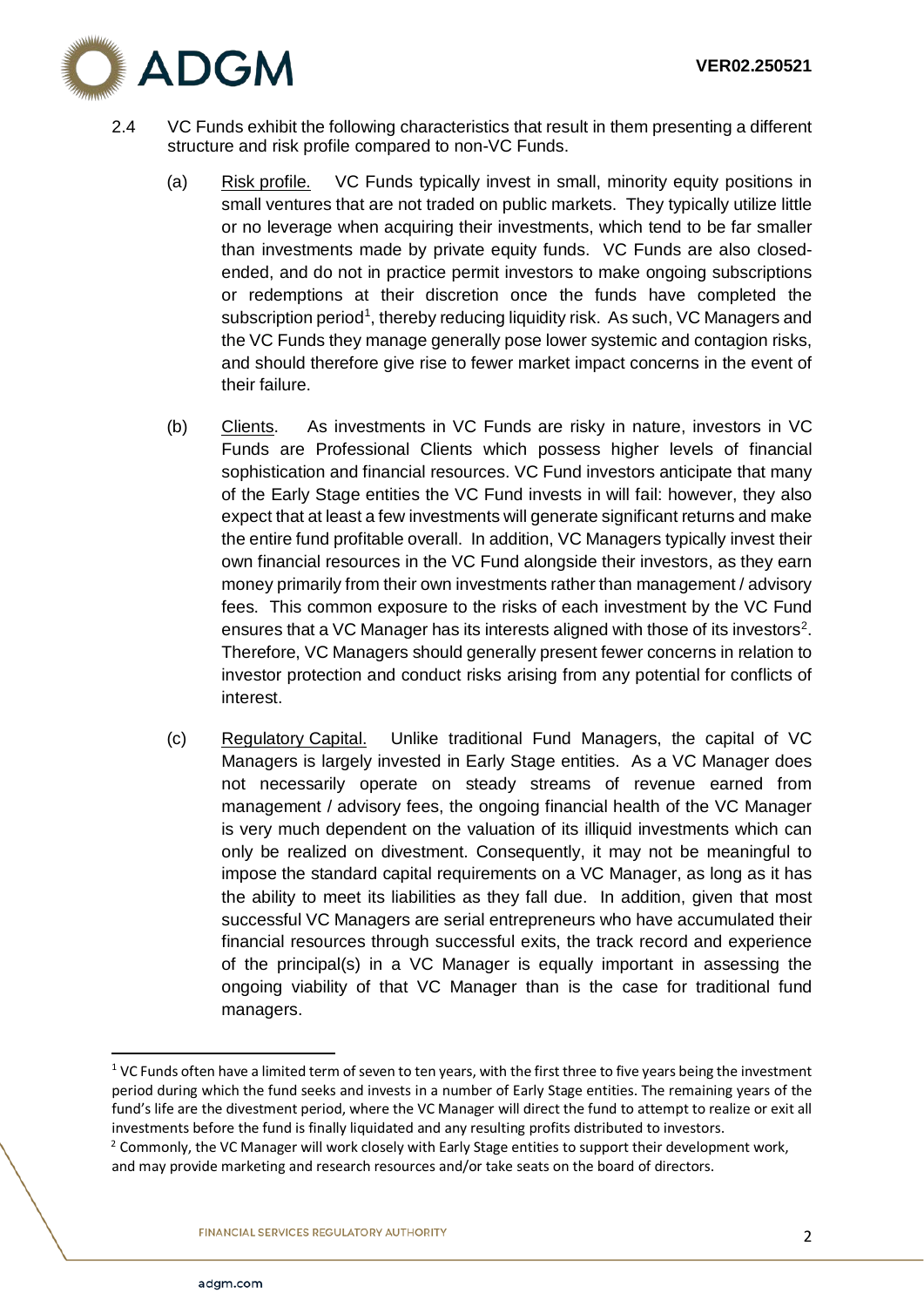

- (d) Governance and controls. The nature of VC Fund investments is such that traditional internal governance and control structures may not be appropriate or relevant for a VC Manager. Traditional fund managers are typically required to have an independent valuation function for the fund. As most early-stage fund investments may not be generating revenues or may not yet be profitable, the investment decisions of a VC Manager hinge very much on the qualitative assessment and expert judgment of the individual manager, rather than conventional financial models. Valuation of early-stage investments is typically subjective, and is to a large extent determined by investor appetite during the actual funding rounds of the Early Stage entities. As periodic valuation of a VC Fund's assets based upon traditional cash flow or balance sheet models cannot take into consideration the unique, speculative nature of the fund's investments, the benefit of imposing conventional control structures on a VC Manager is generally not proportionate compared to the cost of doing so**.**
- (e) Co-investments. A "co-investment" is an investment that is made alongside, but not as part of, a Fund's investment into a target company. Generally speaking, a VC Fund Manager typically seeks co-investments where to do so would, for example, allow a Fund to participate in an offered private equity stake in a target entity that it would otherwise not qualify for or to assist an investee company to increase its committed capital raise. The Regulator is of the view that a VC Manager may, in the course of is business, seek to arrange co-investments and offer advice to co-investors. In order to do so, a VC Manager will also need a Financial Services Permission to carry out one or both of the additional activities of Regulated Activities of "Advising on Investments or Credit" and "Arranging Deals in Investments". A VC Manager may apply for a Financial Services Permission including one or both of those Regulated Activities and remain within the scope of the VC Framework, provided that the additional Regulated Activities are limited to activities necessary to bring about co-investments in an investee company of a VC Fund which the VC Manager manages.<sup>[3](#page-4-1)</sup>
- 2.5 In light of these considerations, the Regulator has created a proportionate, risk-based regulatory framework for VC Managers that streamlines their regulatory requirements, while applying the necessary regulatory safeguards to ensure they operate in a safe and sound manner. The authorisation criteria and ongoing regulatory requirements under this framework are set out in the next section.

## <span id="page-4-0"></span>**3. AUTHORISATION AND ONGOING REQUIREMENTS**

## **Eligibility Criteria**

3.1 In order to qualify for authorisation under the VC Manager Framework, an applicant will need to demonstrate that each VC Fund it manages satisfies a number of criteria as set out under FUNDS 4.1.6. These criteria limit a VC Fund to being a closed fund that can invest only in the Securities of non listed companies in an early stage of development, where those Securities are not listed or admitted to trading on an

<span id="page-4-1"></span> $3$  A VC Manager may include one or both of the additional Regulated Activities noted in paragraph 2.4(e) at the time of its initial application for authorisation, or subsequently by way of a variation to its FSP.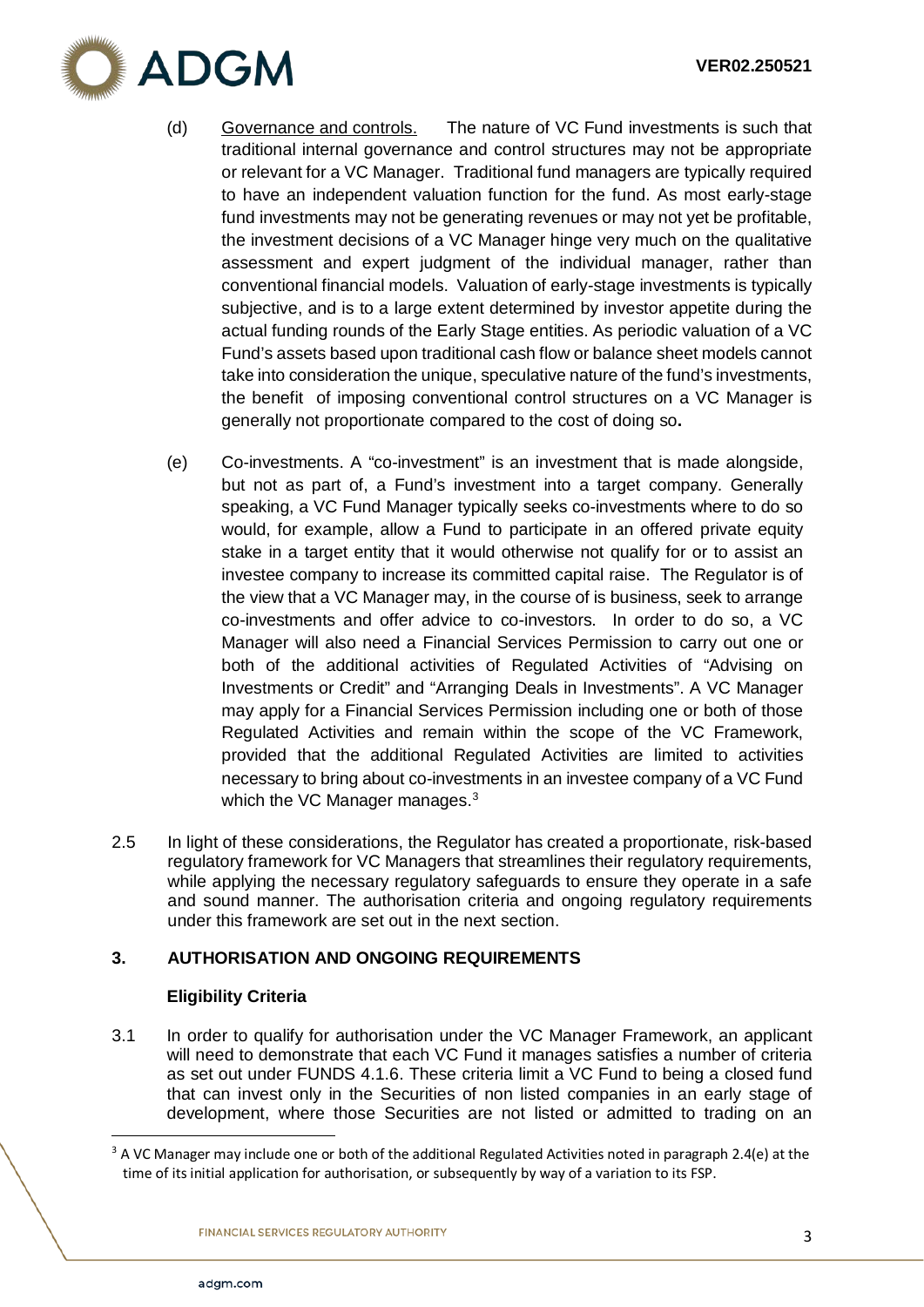

exchange, and it is only available to Professional Clients. Additionally, the maximum subscription cannot exceed USD 100 million or a higher amount approved by the FSRA. While normally the fund will be a Domestic (Exempt or Qualified Investor) Fund, Domestic Feeder and Foreign Funds are allowed subject to FSRA approval<sup>[4](#page-5-0)</sup>.

#### **Financial Services Permissions**

- 3.2 VC Managers operating in ADGM require a Financial Services Permission ("**FSP**") to undertake any Regulated Activity **pertaining to VC Funds and/or co-investments by third parties in VC Funds**. The Regulated Activities covered by the FSP will be dependent on the VC Managers' investment strategy and business model.
	- (a) Managing a Collective Investment Fund: this includes carrying out fund management activities in respect of a VC Fund.
	- (b) Advising on Investments or Credit<sup>[5](#page-5-1)</sup>: for VC Managers these activities will be restricted to activities related to co-investment alongside a VC Fund which the VC Manager manages, such as recommending that a client invest in an investee company alongside the VC Fund and on the strategy and structure required to make the investment.
	- (c) Arranging Deals in Investments: VC Managers may also wish to make arrangements to facilitate co-investments in the investee company.

Authorisation fees and supervision fees for a VC Manager are capped at USD 5,000 regardless of whether one or both of the additional Regulated Activities in b) and c) above in relation to co-investments are included in its FSP. The FSP will include restrictions appropriate to the business model of a VC Manager.

3.3 A VC Manager holding an FSP to carry on the Regulated Activity of Managing a Collective Investment Fund will not require separate permission for Advising on Investments or Credit and/or Arranging Deals in Investments if it only undertakes those Regulated Activities incidentally, as an ancillary part of its fund management activities. The Regulator considers that this will only apply in limited circumstances and may include, for example, situations when a Fund Manager deals with an existing Fund investor to secure a co-investment from that investor, where the Fund Manager receives no payment for such activity.

#### **Authorisation**

- 3.4 When applying for an FSP the VC Manager will be subject to the following, streamlined evaluation criteria, bearing in mind the considerations set out in section 2 of this Guidance.
	- (a) Approved Persons: a VC Manager must appoint a Senior Executive Officer ("**SEO**") and, additionally, a Licensed Director (for a Body Corporate) or a Licensed Partner (for a Partnership). Of the two Approved Persons, the SEO

<span id="page-5-0"></span> <sup>4</sup> The criteria are set out in Rule 4.1.6 in the FUNDS Rulebook and reflect the nature of VC investments and should ensure that a VC Fund will generally present low systemic and conduct risks.

<span id="page-5-1"></span><sup>&</sup>lt;sup>5</sup> The Regulated Activities of "Advising on Investments and Credit" and "Arranging Deals in Investments" may only be applied for if they are additional to the VC Manager's core activity of "Managing a Collective Investment Fund".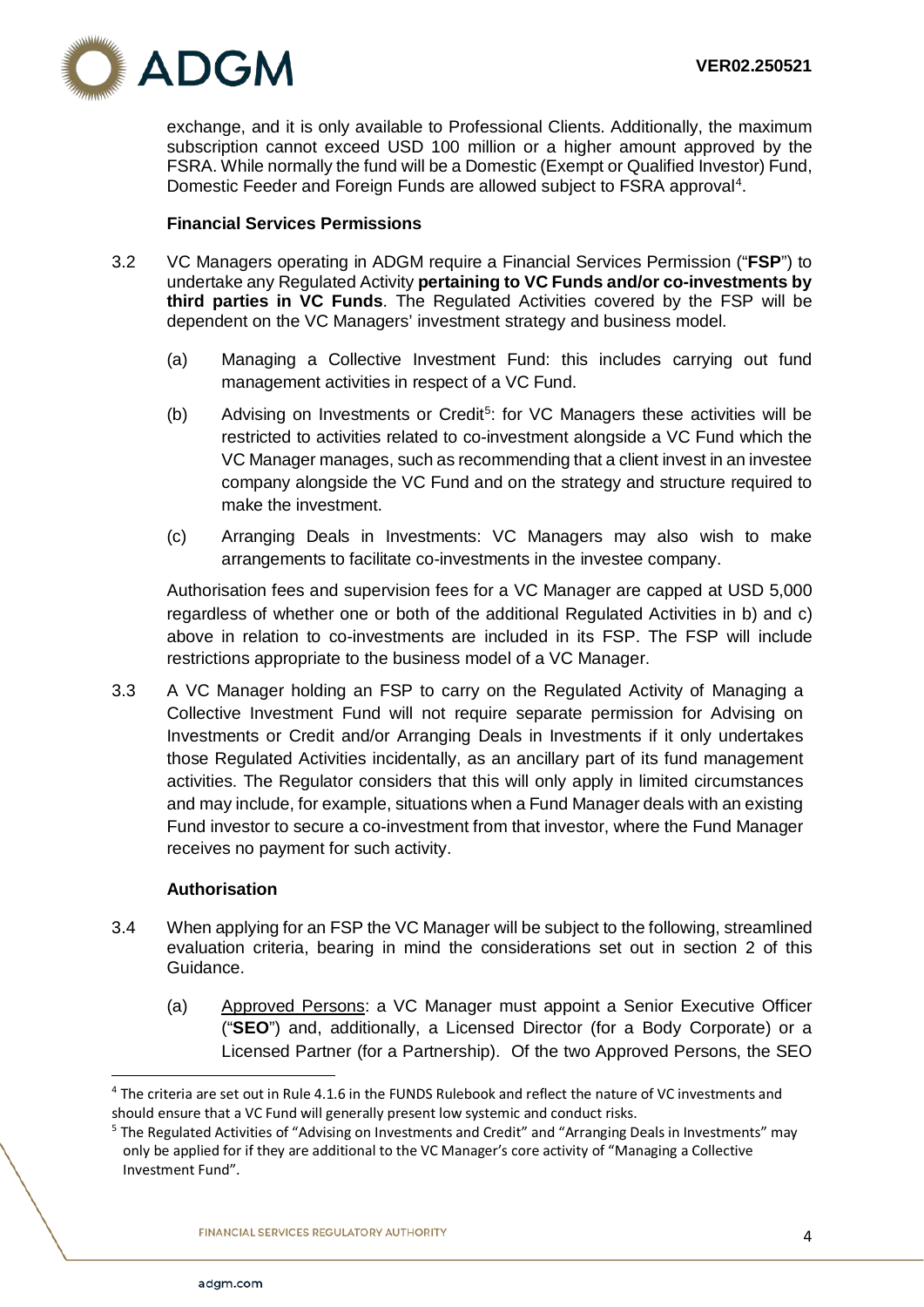

should possess a minimum of ten years' relevant and demonstrable experience and the Licensed Director or Licensed Partner a minimum of five years' relevant experience in either:

- i. operating a VC or private equity fund; or
- ii. in-depth industry experience and expertise within the target sectors that the VC Manager intends to focus on investing in<sup>6</sup>.

As per the current requirement for Authorised Persons, the SEO of a VC Manager must be resident in the UAE.

(b) Recognised Persons: it will not be mandatory for a VC Manager to appoint a Finance Officer under Rule 5.5.1 of GEN, although the VC Manager should demonstrate that it has the relevant expertise (whether in-house or outsourced) on hand to prepare and oversee its financial accounts. A VC Manager must, however, appoint a Compliance Officer ("**CO**") and a Money Laundering Reporting Officer ("**MLRO**") who are independent of the front office investment function, but both functions may be carried out by the same individual, be done in-house or outsourced, and need not be dedicated to, or independent of, other control functions. The SEO and Directors / Partners of the VC Manager ultimately remain responsible for all compliance matters of the firm.

| <b>Requirement</b>                   | Rule(s)                                       | <b>Note</b>                                                                                                                                                                                                                                                                                               |
|--------------------------------------|-----------------------------------------------|-----------------------------------------------------------------------------------------------------------------------------------------------------------------------------------------------------------------------------------------------------------------------------------------------------------|
| Internal audit<br>function           | GEN 3.3.13                                    | A VC Manager is not required to appoint an<br>internal auditor under GEN Rule 3.1.1(5).                                                                                                                                                                                                                   |
| Independent<br>custodian             | <b>FUNDS</b><br>12.3.7(1)(b)<br>and 12.3.3(4) | A VC Manager does not have to appoint a<br>custodian<br>where<br>separate<br>it<br>can<br>demonstrate to the Regulator that either:<br>an adequate and effective alternative<br>(i)<br>safekeeping mechanism exists; or<br>(ii)<br>would<br>it<br>be<br>practical<br>not<br>or<br>proportionate to do so. |
| Independent<br>valuation             | <b>FUNDS</b><br>12.3.10                       | A VC Manager may choose not to establish<br>an independent valuation function, but must<br>demonstrate, to the satisfaction of the<br>Regulator, that there is functional and<br>hierarchical separation and independence<br>between the risk management and the<br>portfolio management functions.       |
| Independent<br>fund<br>administrator | <b>FUNDS</b><br>12.3.7(1)(a)                  | A VC Manager may choose not to appoint an<br>independent fund administrator given the<br>relatively illiquid nature of a VC Fund, arising<br>from its closed-ended nature (with<br>no<br>ongoing subscriptions or redemptions).                                                                           |

(c) Control Functions: the Regulator will not require a VC Manager to meet the following governance and control requirements.

<span id="page-6-0"></span><sup>6</sup> This recognizes that VC Managers tend to have entrepreneurial backgrounds with specialist sector knowledge.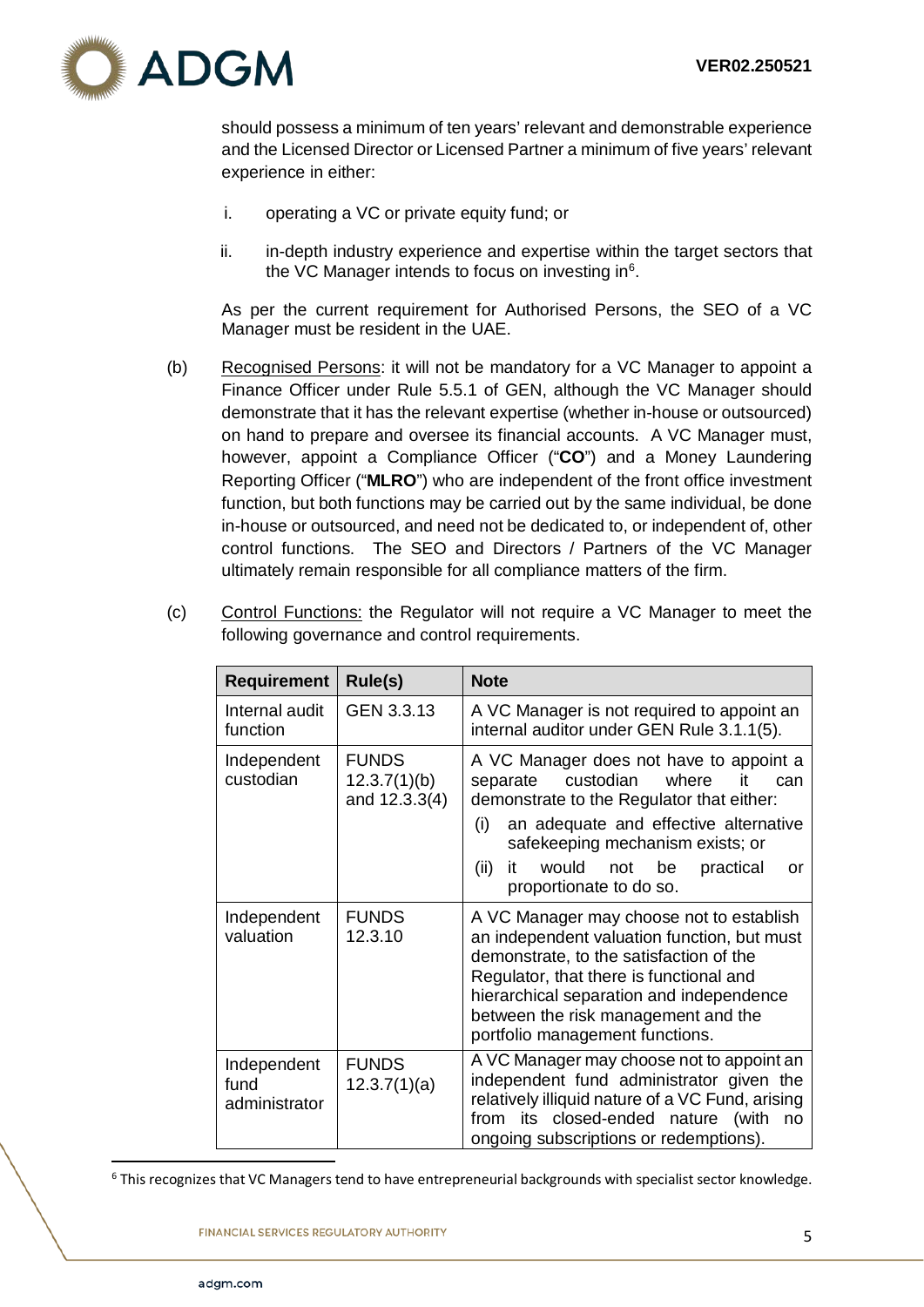

A VC Manager will have to disclose to its clients that it is not mandatory for it to comply with the above control requirements. However, investors in the fund may still negotiate the inclusion of these safeguards as part of their contractual agreements with the VC Manager.

- (d) Capital Requirements: a VC Manager will not be required to maintain the Base Capital Requirement or the Expenditure Based Capital Minimum on an ongoing basis as set out in Chapter 3 of PRU for investment business. The VC Manager will, however, have to disclose to its clients that it is exempted from those capital requirements. Additionally, the VC Manager will still be required to:
	- i. submit audited financial statements and audit reports annually (as applicable) pursuant to GEN Rule 6.6;
	- ii. demonstrate the ability to meet its liabilities as they fall due and to have adequate financial resources to manage its affairs prudently and soundly, pursuant to GEN Rules 2.2.4 and 5.2.8; and
	- iii. ensure that the VC Funds it managers are subject to annual audit requirements pursuant to Chapter 16 of FUNDS.
- (e) Professional Indemnity Insurance ["**PII**"]: as set out in Rule 6.12 of PRU, a VC Manager shall maintain PII cover appropriate to the nature, size and risk profile of its business.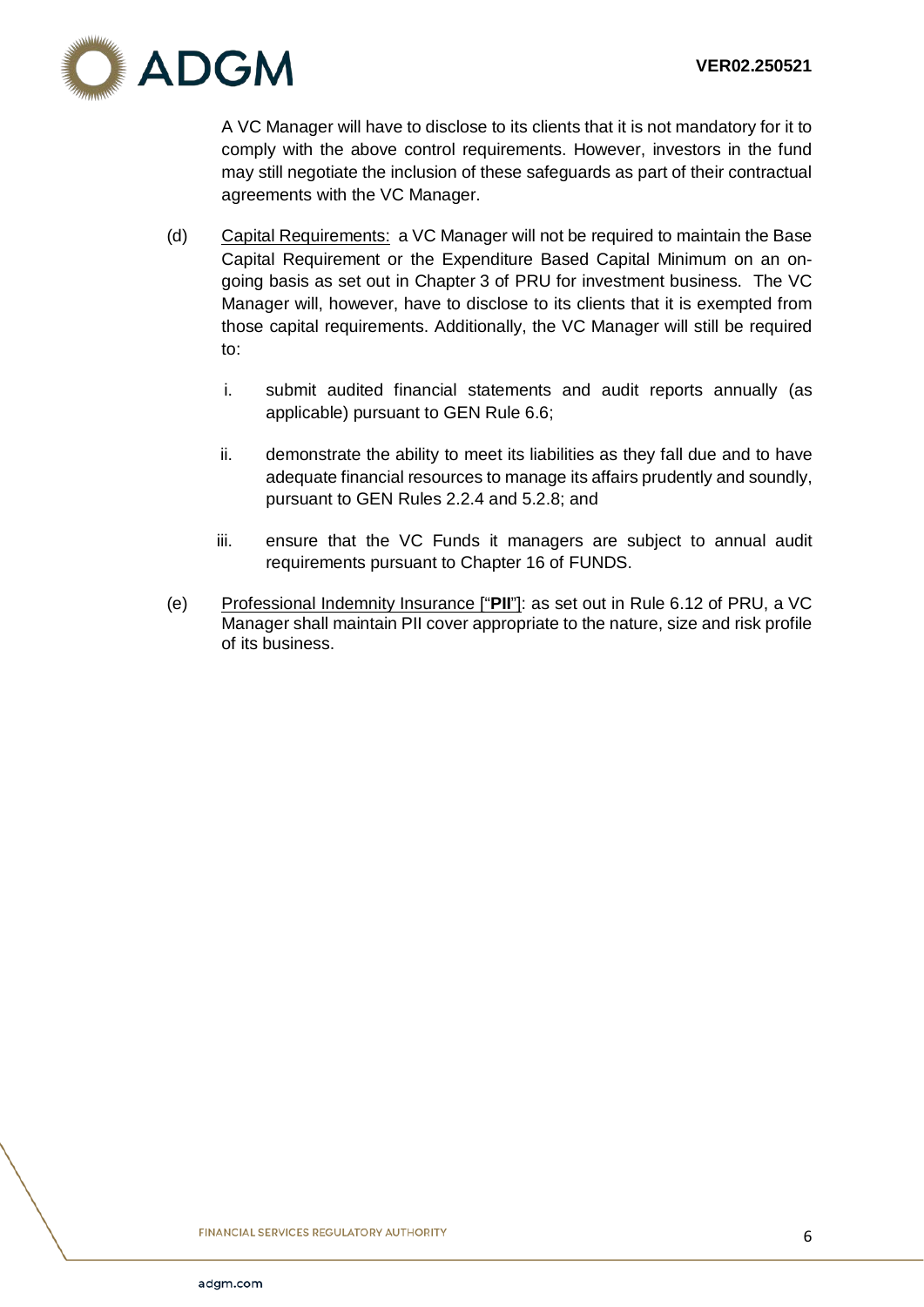

## <span id="page-8-0"></span>**APPENDIX A: SUMMARY OF REQUIREMENTS FOR CONTROLLED FUNCTIONS ("KEY OFFICERS")**

The minimum evaluation criteria in respect of the competency of the Key Officers and compliance arrangements of the VC Manager are summarised in the table below.

| <b>Evaluation Criteria</b>                                                                                                                                                                                                                                                                                                   | <b>Requirement(s)</b>                    |
|------------------------------------------------------------------------------------------------------------------------------------------------------------------------------------------------------------------------------------------------------------------------------------------------------------------------------|------------------------------------------|
| (a) Number of Approved Persons:<br>Approved Persons (as set out in GEN 5.3) will include<br>the Licensed Directors, Licensed Partners and Senior<br>Executive Officer ("SEO") of the VC Manager. Nominee<br>directors such as legal advisers or corporate<br>secretaries will not count towards meeting this<br>requirement. | At least two <sup>7</sup>                |
| Of these Approved Persons:<br>Minimum years of individual relevant experience <sup>8</sup><br>(i)                                                                                                                                                                                                                            | $SEO - ten years$<br>Others – five years |
| (ii) <b>Number</b> resident in the U.A.E.                                                                                                                                                                                                                                                                                    | At least one,<br>including the SEO       |
| (b) Number of employees/professionals conducting the<br>regulated activities residing in the U.A.E:<br>employees/professionals may include<br>Such<br>the<br>Approved Persons and Recognised Persons (as set out<br>in GEN 5.4) of the VC Manager.                                                                           | At least two                             |

<span id="page-8-1"></span> 7 For a VC Manager that is deemed as high impact or systemically important, the Regulator may require the VC Manager to have more than two Directors.

<span id="page-8-2"></span><sup>&</sup>lt;sup>8</sup> The relevance of an individual's experience should be assessed in the context of the role that the individual will perform in the VC Manager. For example, relevant experience may include specialist industry sector experience (e.g. green technology and infrastructure, financial technology, etc.). Directors/Partners, SEO and Senior Managers should have managerial experience or experience in a supervisory capacity as part of their relevant experience.